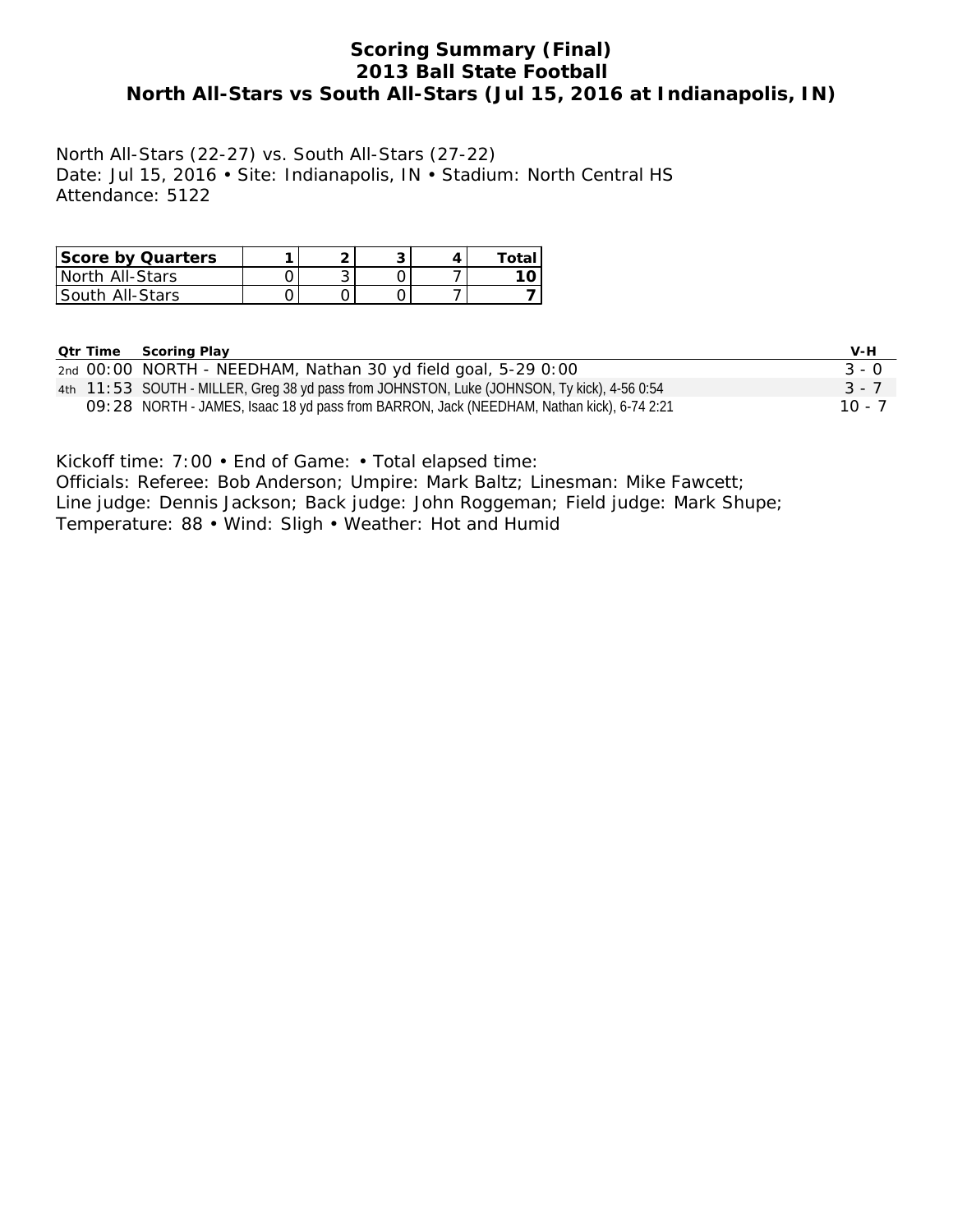# **Team Statistics (Final) 2013 Ball State Football North All-Stars vs South All-Stars (Jul 15, 2016 at Indianapolis, IN)**

|                                                      | <b>NORTH</b>        | <b>SOUTH</b>       |
|------------------------------------------------------|---------------------|--------------------|
| <b>FIRST DOWNS</b>                                   | 17                  | 12                 |
| Rushing                                              | 9                   | 5                  |
| Passing                                              | 8                   | 7                  |
| Penalty                                              | $\overline{O}$      | $\overline{O}$     |
| <b>NET YARDS RUSHING</b>                             | 124                 | 109                |
| <b>Rushing Attempts</b>                              | 42                  | 26                 |
| Average Per Rush                                     | 3.0                 | 4.2                |
| <b>Rushing Touchdowns</b>                            | 0                   | 0                  |
| Yards Gained Rushing                                 | 143                 | 126                |
| Yards Lost Rushing                                   | 19                  | 17                 |
| <b>NET YARDS PASSING</b>                             | 199                 | 157                |
| Completions-Attempts-Int                             | $16 - 21 - 0$       | $10 - 25 - 1$      |
| Average Per Attempt                                  | 9.5                 | 6.3                |
| Average Per Completion                               | 12.4                | 15.7               |
| Passing Touchdowns                                   | 1                   | 1                  |
| <b>TOTAL OFFENSE YARDS</b>                           | 323                 | 266                |
| Total offense plays                                  | 63                  | 51                 |
| Average Gain Per Play                                | 5.1                 | 5.2                |
| Fumbles: Number-Lost                                 | $0-0$               | $1 - 1$            |
| Penalties: Number-Yards                              | $4 - 43$            | $3 - 20$           |
| PUNTS-YARDS                                          | $4 - 112$           | 4-103              |
| Average Yards Per Punt                               | 28.0                | 25.8               |
| Net Yards Per Punt                                   | 26.8                | 25.2               |
| Inside 20                                            | 1                   | $\mathbf{1}$       |
| $50+Yards$                                           | 0                   | 0                  |
| Touchbacks                                           | $\overline{O}$      | 0                  |
| Fair catch                                           | 0                   | 1                  |
| KICKOFFS-YARDS                                       | $2 - 120$           | $1 - 55$           |
| Average Yards Per Kickoff                            | 60.0                | 55.0               |
| Net Yards Per Kickoff                                | 35.0                | 34.0               |
| Touchbacks                                           | 2                   | 0                  |
| Punt returns: Number-Yards-TD                        | $1 - 2 - 0$         | $3 - 5 - 0$        |
|                                                      |                     |                    |
| Average Per Return<br>Kickoff returns: Number-Yds-TD | 2.0<br>$1 - 21 - 0$ | 1.7<br>$0 - 0 - 0$ |
|                                                      |                     | 0.0                |
| Average Per Return                                   | 21.0<br>$1 - 0 - 0$ |                    |
| Interceptions: Number-Yds-TD                         |                     | $0 - 0 - 0$        |
| Fumble Returns: Number-Yds-TD                        | 0-0-0               | 0-0-0              |
| Miscellaneous Yards                                  | 0                   | 0                  |
| Possession Time                                      | 18:50               | 13:57              |
| 1st Quarter                                          | 0:00                | 2:13               |
| 2nd Quarter                                          | 6:18                | 2:50               |
| 3rd Quarter                                          | 4:41                | 4:45               |
| 4th Quarter                                          | 7:51                | 4:09               |
| <b>Third-Down Conversions</b>                        | 6 of 13             | 7 of 14            |
| Fourth-Down Conversions                              | 0 of 1              | 0 of 1             |
| Red-Zone Scores-Chances                              | $1 - 1$             | $0 - 1$            |
| Touchdowns                                           | $1 - 1$             | $0 - 1$            |
| Field goals                                          | $0 - 1$             | $0 - 1$            |
| Sacks By: Number-Yards                               | $1 - 7$             | 0-0                |
| PAT Kicks                                            | $1 - 1$             | $1 - 1$            |
| <b>Field Goals</b>                                   | $1 - 3$             | $0-0$              |
| Points off turnovers                                 | 0                   | 0                  |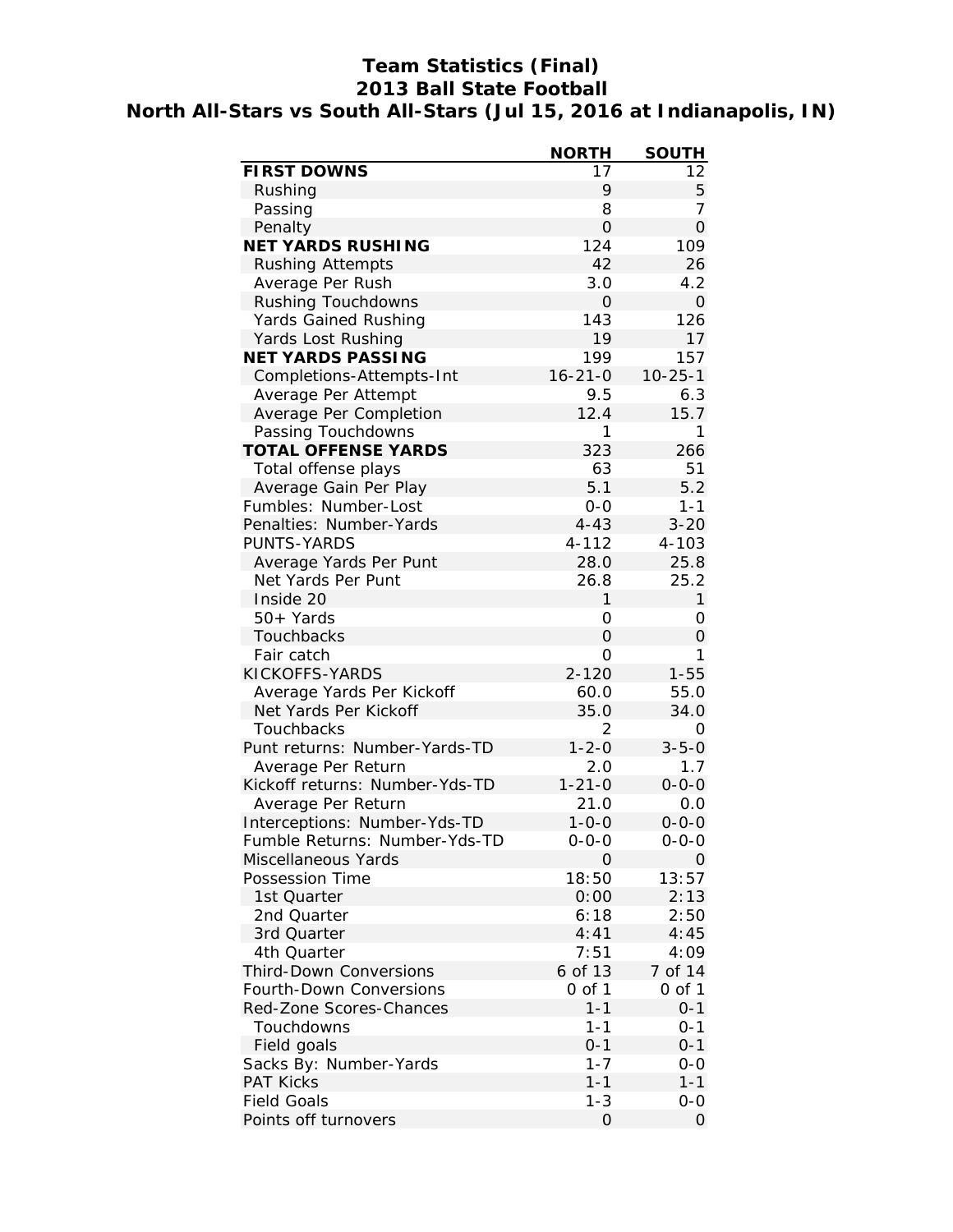## **Individual Statistics (Final) 2013 Ball State Football North All-Stars vs South All-Stars (Jul 15, 2016 at Indianapolis, IN)**

### **North All-Stars South All-Stars**

#### **Rushing No. Gain Loss Net TD Lg Avg** JAMES, Isaac 17 50 0 50 0 9 2.9 ROLLE, Travis 9 45 2 43 0 13 4.8 GRAY, Jeron 3 15 0 15 0 10 5.0 BARRON, Jack 5 15 4 11 0 10 2.2 GESSINGER, B. 1 8 0 8 0 8 8.0 MILLS, Zach 4 8 5 3 0 3 0.8 MOORE, Devon 1 2 0 2 0 2 2.0 DARTER, Ethan 2 0 8 -8 0 0 -4.0 Totals 42 143 19 124 0 13 3.0 **Rushing No. Gain Loss Net TD Lg Avg** RICHARDT, D. 4 62 0 62 0 45 15.5 RHEA, Jaden 10 34 3 31 0 13 3.1 NELIGH, Alex 1 11 0 11 0 11 11.0 EARL, Jacob 5 9 5 4 0 7 0.8 MATIO, Aaron 1 1 0 1 0 1 1.0<br>JOHNSTON Luke 5 9 9 0 0 6 0 0 JOHNSTON, Luke 5 9 9 0 0 6 0.0 Totals 26 126 17 109 0 45 4.2 **Passing C-A-I Yds TD Long Sack** BARRON, Jack 9-13-0 118 1 27 0 DARTER, Ethan 7-8-0 81 0 27 0 Totals 16-21-0 199 1 27 0 **Passing C-A-I Yds TD Long Sack** JOHNSTON, Luke 9-21-1 155 1 38 1 **Receiving No. Yards TD Long** TOPPER, Ryan 5 46 0 12 BRAMLEY, Malik  $4$  61 0 27 TURNER, David 3 16 0 7 DEMPSTER, Grant 2 34 0 27 RONCHETTO, S. 1 24 0 24 JAMES, Isaac 1 18 1 18 Totals 16 199 1 27 **Punting No. Yds Avg Long In20 TB** SMOLAR, Jared 4 112 28.0 39 1 0 Totals 4 112 28.0 39 1 0 **Punt Kickoff Intercept Returns No Yds Lg No Yds Lg No Yds Lg** NORTON, Zack 1 2 2 0 0 0 1 0 0<br>PETRUF, Martin 0 0 0 1 21 21 0 0 0 PETRUF, Martin 0 0 0 1 21 21 0 0 0 Totals 1 2 2 1 21 21 1 0 0 **Field goals 6 Dur Time Dist Result Result**<br>NEEDHAM, Nathan 1st 02:13 43 yards Missed 02:13 43 yards Missed NEEDHAM, Nathan 2nd 00:00 30 yards Good NEEDHAM, Nathan 3rd 09:26 57 yards Blocked **Kickoffs No. Yards Avg TB OB** NEEDHAM, Nathan 2 120 60.0 2 0

| NELIGH, Alex | $1 - 4 - 0$       |    |     |    |  |
|--------------|-------------------|----|-----|----|--|
| Totals       | $10 - 25 - 1$     |    | 157 | 38 |  |
| Receiving    | No. Yards TD Long |    |     |    |  |
| MILLER, Greg |                   | 85 |     | 38 |  |
| HIGGS Evan   |                   | 43 |     | 25 |  |

|    | 43  | 25 |
|----|-----|----|
| っ  | 15  | 13 |
|    | 14  | 13 |
| 10 | 157 | 38 |
|    |     |    |

| <b>Punting</b> |  |               | No. Yds Avg Long In20 TB |   |
|----------------|--|---------------|--------------------------|---|
| MARR, Alex     |  |               | 4 103 25.8 35 1 0        |   |
| Totals         |  | 4 103 25.8 35 |                          | 0 |

|                |        | Punt |   |      |                     | Kickoff Intercept |  |  |
|----------------|--------|------|---|------|---------------------|-------------------|--|--|
| <b>Returns</b> | No Yds |      |   |      | Lg No Yds Lg No Yds |                   |  |  |
| WILKERSON, J.  |        | -4   | ς |      |                     |                   |  |  |
| DAUGHERTY, J.  |        | Q    | g |      |                     |                   |  |  |
| Totals         |        | 5    |   |      |                     |                   |  |  |
| Field goals    |        | Time |   | Dist |                     | Result            |  |  |

| Kickoffs              |     | No. Yards |    | Ava  | TB       | <b>OB</b> | <b>Kickoffs</b> |    | No. Yards |           | Ava       | TB. | <b>OB</b> |    |
|-----------------------|-----|-----------|----|------|----------|-----------|-----------------|----|-----------|-----------|-----------|-----|-----------|----|
| NEEDHAM, Nathan       |     | 120       |    | 60.0 |          |           | JOHNSON, Ty     |    | 55        | 55.0      |           |     |           |    |
| All-purpose           |     | Run Rcv   | KR | PR   | IR.      | Total     | All-purpose     |    | Run Rcv   | <b>KR</b> | <b>PR</b> | IR. | Total     |    |
| JAMES, Isaac          | 50. | 18        |    |      | $\Omega$ | 68        | MILLER, Greg    | 0  | 85        |           |           |     |           | 85 |
| <b>BRAMLEY, Malik</b> |     | - 61      |    |      | $\Omega$ | 61        | RICHARDT, D.    | 62 | 14        |           |           |     |           | 76 |
| TOPPER, Ryan          | 0   | 46        |    |      | $\Omega$ | 46        | HIGGS, Evan     | 0  | 43        |           |           |     |           | 43 |
| ROLLE, Travis         | 43  |           |    |      | 0        | 43        | RHEA, Jaden     | 31 | 0         |           |           |     |           | 31 |

FUMBLES: North All-Stars-None. South All-Stars-JOHNSTON, Luke 1-1.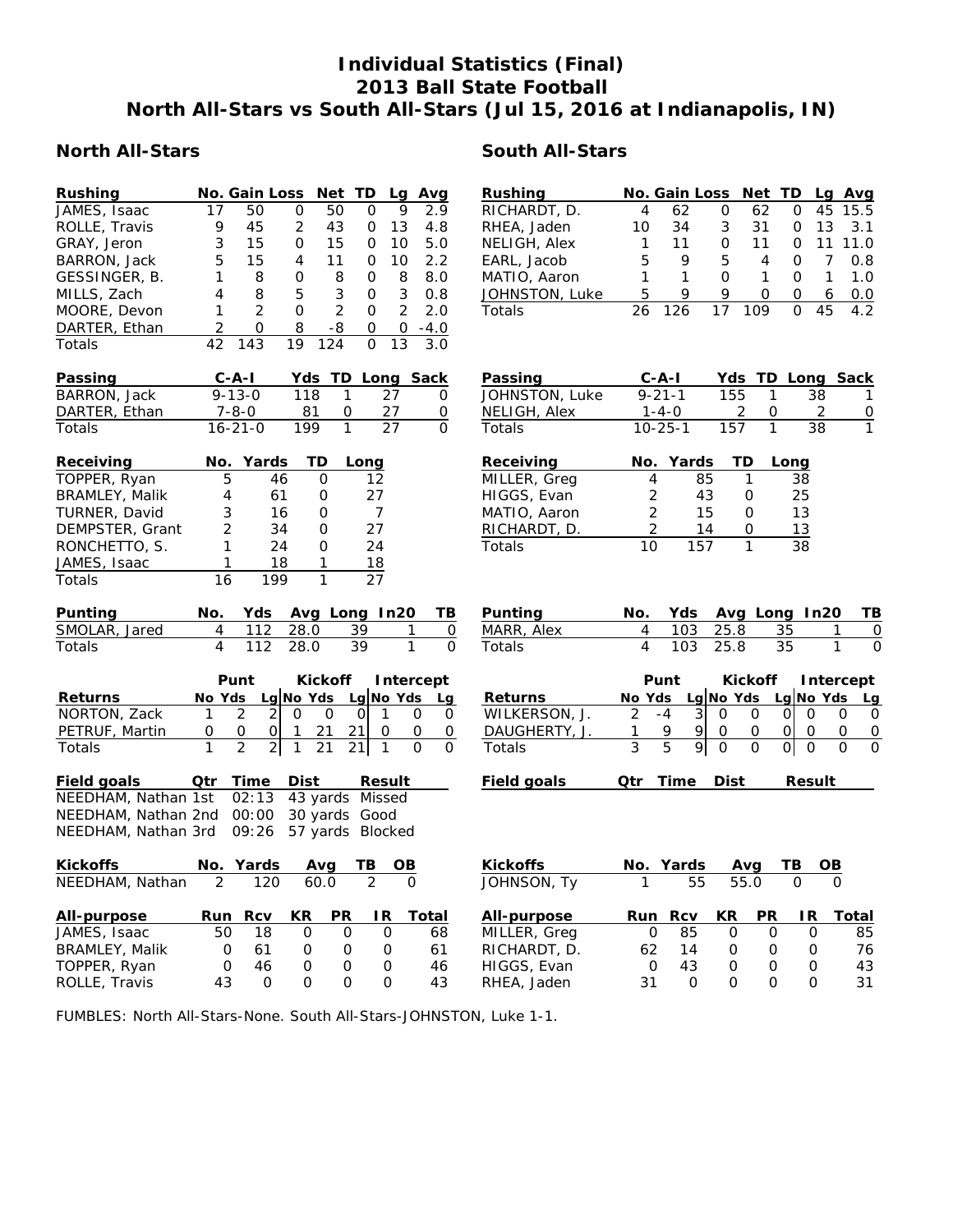## **Defensive Statistics (Final) 2013 Ball State Football North All-Stars vs South All-Stars (Jul 15, 2016 at Indianapolis, IN)**

|    | # North All-Stars  | Solo                |                     |                   | Ast Total Sacks-Yds         | <b>TFL-Yds</b>           |                          | FF FR-Yds                | Int-Yds BrUp Blks QBH    |                          |                          |                       |
|----|--------------------|---------------------|---------------------|-------------------|-----------------------------|--------------------------|--------------------------|--------------------------|--------------------------|--------------------------|--------------------------|-----------------------|
|    | 43 GRAHAM, David   | 6                   | $\overline{2}$      | 8                 | $1.0 - 7$                   | $3.0 - 10$               | 1                        |                          |                          |                          |                          |                       |
|    | 93 NIERZWICKI, G.  | 4                   | $\mathbf{1}$        | 5                 |                             |                          |                          |                          |                          |                          |                          |                       |
|    | 91 CLEVELAND, C.   | 2                   | $\overline{2}$      | 4                 |                             | $1.0 - 5$                | $\overline{a}$           |                          |                          |                          |                          |                       |
|    | 73 KOSTBADE, David | 1                   | 3                   | 4                 |                             | $1.0 - 2$                |                          |                          |                          |                          |                          |                       |
| 9. | BATES, Hunter      | 2                   | $\mathbf 0$         | $\overline{c}$    |                             |                          | L,                       |                          |                          | $\overline{a}$           | ٠                        |                       |
|    | 35 KISER, Sam      | $\overline{2}$      | $\mathbf{O}$        | $\overline{2}$    |                             |                          |                          |                          |                          |                          |                          |                       |
|    | 33 GESSINGER, B.   | 1                   | 1                   | $\overline{c}$    |                             |                          |                          |                          |                          | $\overline{a}$           | $\overline{\phantom{a}}$ |                       |
|    | 95 RAVOTTO, Joe    | $\Omega$            | $\overline{2}$      | $\overline{2}$    |                             |                          |                          |                          |                          |                          |                          |                       |
|    | 37 NORTON, Zack    | 0                   | $\overline{2}$      | 2                 | $\overline{\phantom{a}}$    | $\overline{\phantom{0}}$ | $\overline{\phantom{a}}$ | $\overline{\phantom{a}}$ | $1 - 0$                  | $\overline{\phantom{a}}$ | $\overline{\phantom{a}}$ |                       |
|    | 45 JACKSON, Tremon | 1                   | O                   | 1                 |                             |                          |                          |                          |                          |                          |                          |                       |
|    | 41 DAHLKAMP, Wally | 1                   | $\mathbf 0$         | 1                 | $\blacksquare$              |                          | $\overline{a}$           |                          |                          | $\overline{\phantom{a}}$ | $\overline{\phantom{a}}$ |                       |
|    | 31 EVELAND, Cam    | $\mathbf{1}$        | $\Omega$            | $\mathbf{1}$      |                             |                          |                          |                          |                          |                          |                          |                       |
|    | 51 EDWARDS, Titus  | 1                   | 0                   | 1                 |                             |                          |                          |                          |                          |                          |                          |                       |
|    | 65 MAIN, Zach      | 0                   | 1                   | $\mathbf{1}$      |                             |                          |                          |                          |                          |                          |                          |                       |
|    | 39 COMBS, Beau     | 0                   | 1                   | 1                 |                             |                          |                          |                          |                          |                          |                          |                       |
|    | 17 EQUIHUA, Artie  | 0                   | $\mathbf{1}$        | $\mathbf{1}$      |                             |                          |                          |                          |                          |                          |                          |                       |
|    | 61 CISTOLA, Jordan | 0                   | 1                   | 1                 |                             |                          |                          |                          |                          | $\overline{a}$           | $\overline{a}$           |                       |
|    | 67 SLAGER, Jake    | $\Omega$            | 1                   | $\mathbf{1}$      |                             |                          |                          |                          |                          |                          |                          |                       |
|    | 59 ZEH, Colin      | 0                   | 1                   | 1                 | $\overline{\phantom{a}}$    | $\overline{\phantom{0}}$ | $\overline{\phantom{a}}$ | $\overline{a}$           | $\overline{\phantom{a}}$ | $\overline{a}$           | $\overline{\phantom{a}}$ |                       |
|    | 47 MOORE, Devon    | 0                   | $\mathbf{1}$        | $\mathbf{1}$      |                             |                          |                          |                          |                          |                          |                          |                       |
|    | <b>TEAM</b>        | 0                   | 0                   | 0                 |                             |                          |                          | $1 - 0$                  |                          | $\overline{\phantom{a}}$ |                          |                       |
|    | Totals             | $\overline{22}$     | 20                  | 42                | $1.0 - 7$                   | $5.0 - 17$               | $\mathbf{1}$             | $\overline{1-0}$         | $1 - 0$                  | $\overline{O}$           | $\Omega$                 | $\Omega$              |
|    |                    |                     |                     |                   |                             |                          |                          |                          |                          |                          |                          |                       |
|    | # South All-Stars  | Solo                |                     |                   | <b>Ast Total Sacks-Yds</b>  | <b>TFL-Yds</b>           |                          | FF FR-Yds                | Int-Yds BrUp Blks        |                          |                          | QBH                   |
|    | 44 JACKSON, Jamal  | $\mathfrak{Z}$      | $\overline{2}$      | 5                 |                             | $1.0 - 2$                |                          |                          |                          |                          |                          |                       |
|    | 46 RUDY, Cody      | $\overline{2}$      | $\mathfrak{Z}$      | 5                 |                             | $1.0 - 2$                |                          |                          |                          |                          |                          |                       |
|    | 14 PARSONS, Alex   | 2                   | 3                   | 5                 |                             | $1.0 - 2$                |                          |                          |                          |                          |                          |                       |
|    | 10 BEAUCHAMP, B.   | $\overline{4}$      | $\mathbf 0$         | 4                 |                             | $1.0 - 5$                |                          |                          |                          |                          |                          |                       |
|    | 90 BREWER, Kaleb   | 3                   | 1                   | 4                 | $\overline{\phantom{a}}$    | $\blacksquare$           | $\overline{\phantom{a}}$ | $\overline{a}$           |                          | $\overline{\phantom{m}}$ | $\overline{\phantom{a}}$ |                       |
|    | 56 MASTERS, Joe    | $\overline{2}$      | $\overline{2}$      | 4                 |                             | $1.0 - 4$                |                          |                          |                          |                          |                          |                       |
|    | 32 SOWINSKI, P.    | $\overline{2}$      | $\overline{2}$      | 4                 | $\overline{\phantom{a}}$    | $\overline{\phantom{a}}$ | -                        |                          |                          | $\frac{1}{2}$            | ۰                        |                       |
|    | 48 THOMPSON, Matt  | 3                   | $\Omega$            | 3                 |                             |                          |                          |                          |                          |                          |                          |                       |
|    | 38 WILKERSON, J.   | $\overline{2}$      | 1                   | 3                 |                             | $\overline{a}$           |                          |                          |                          | $\overline{a}$           |                          |                       |
|    | 42 SODREL, Jackson | $\overline{2}$      | $\mathbf{1}$        | 3                 |                             | $0.5 - 2$                |                          |                          |                          | $\overline{2}$           |                          |                       |
|    | 30 KELLEY, Mitchel | 2                   | 1                   | 3                 |                             |                          | ÷,                       |                          |                          |                          |                          |                       |
|    | 36 WARTHAN, Hunter | 1                   | $\overline{2}$      | 3                 |                             |                          |                          |                          |                          |                          |                          |                       |
|    | 26 BRICKENS, Nick  | 1                   | $\overline{2}$      | 3                 | $\blacksquare$              | $0.5 - 2$                |                          |                          |                          | ÷.                       |                          |                       |
|    | 54 COPE, Chase     | 1                   | $\overline{2}$      | 3                 |                             |                          |                          |                          |                          |                          |                          |                       |
|    | 92 COLEMAN, Carlin | 1                   | $\overline{2}$      | 3                 | $\overline{\phantom{a}}$    | $\overline{\phantom{a}}$ | ÷,                       | $\overline{\phantom{a}}$ |                          | $\overline{\phantom{a}}$ | $\overline{\phantom{a}}$ |                       |
|    | 34 THIENEMAN, B.   | 1                   | $\overline{2}$      | 3                 |                             |                          |                          |                          |                          |                          |                          |                       |
|    | 40 MILES, Isaac    | $\overline{c}$      | 0                   | $\overline{c}$    |                             |                          |                          |                          |                          |                          |                          |                       |
|    | 52 BALL, Kyle      | 1                   | $\mathbf{1}$        | $\overline{2}$    |                             |                          |                          |                          |                          |                          |                          |                       |
|    | 82 RICHARDT, D.    | 1                   | 0                   | 1                 |                             |                          |                          |                          |                          | $\overline{a}$           | $\overline{\phantom{0}}$ |                       |
|    | 28 DAUGHERTY, J.   | 1                   | $\mathbf{O}$        | 1                 |                             |                          |                          |                          |                          |                          |                          |                       |
|    |                    |                     |                     |                   |                             |                          |                          |                          |                          |                          |                          |                       |
|    | 96 WALLPE, Evan    | 1                   | $\mathsf{O}\xspace$ | 1                 | $\blacksquare$              |                          |                          | $\overline{\phantom{0}}$ | $\overline{\phantom{0}}$ | -                        | $\frac{1}{2}$            |                       |
|    | 58 WEATHERS, R.    | $\mathsf{O}\xspace$ | $\mathbf{1}$        | $\mathbf{1}$      |                             |                          |                          |                          |                          |                          |                          |                       |
|    | T TEAM<br>Totals   | $\mathbf 0$<br>38   | $\mathbf 0$<br>28   | $\mathsf O$<br>66 | $\blacksquare$<br>$0.0 - 0$ | $6.0 - 19$               | $\overline{0}$           | $0-0$                    | $0-0$                    | $\overline{2}$           | 1<br>$\overline{1}$      | $\overline{\text{O}}$ |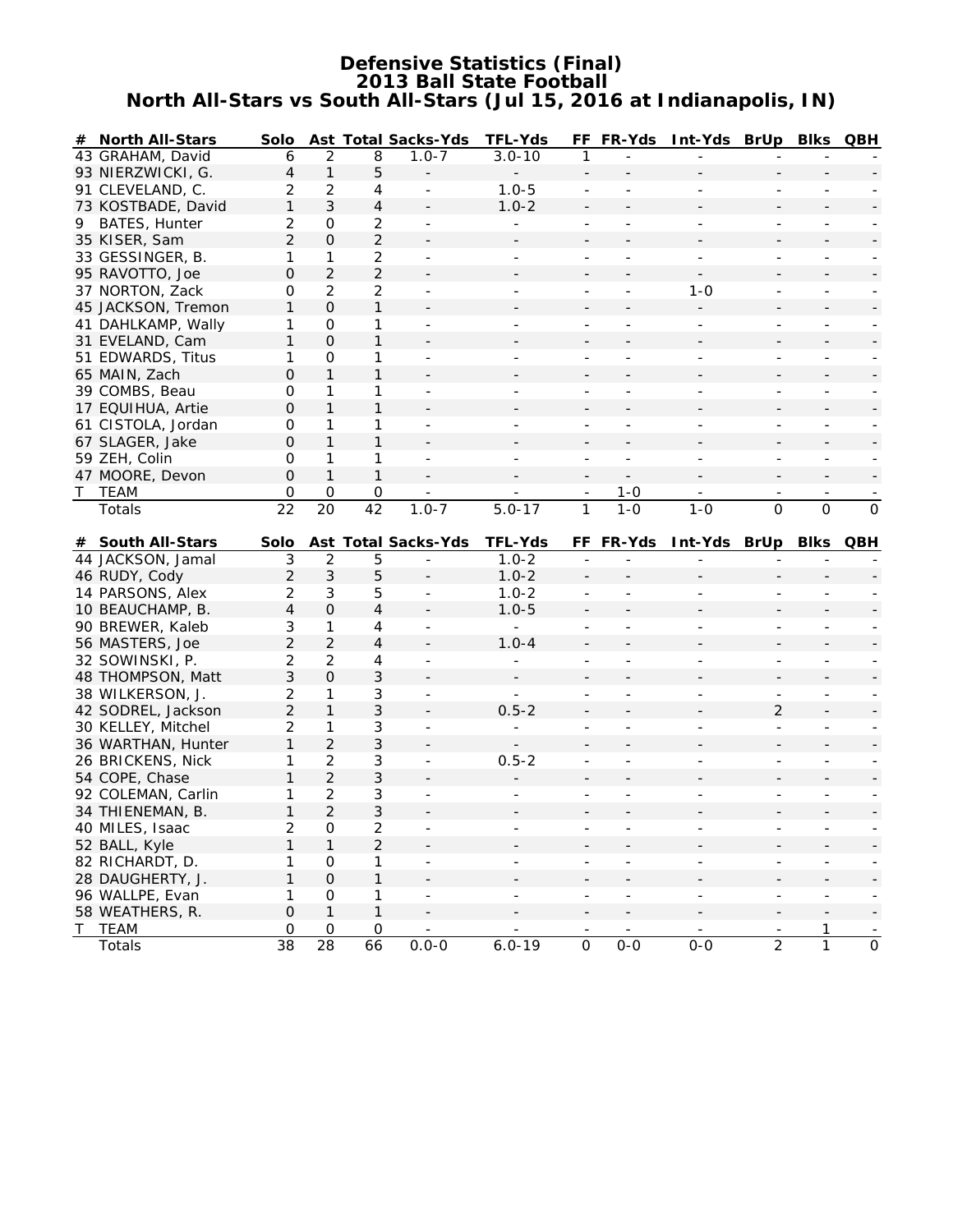## **Play-by-Play Summary (1st quarter) North All-Stars vs South All-Stars (Jul 15, 2016 at Indianapolis, IN)**

|         |               |          | END OF 1st QUARTER: South All-Stars 0, North All-Stars 0                                                         |                |
|---------|---------------|----------|------------------------------------------------------------------------------------------------------------------|----------------|
|         | $3 - 6$       | North 33 | Clock 00:00.                                                                                                     |                |
|         | $2 - 9$       | North 36 | RICHARDT, D. rush for 3 yards to the NORTH33 (NIERZWICKI, G.).                                                   |                |
|         | 1-10 North 37 |          | RHEA, Jaden rush for 1 yard to the NORTH36 (KOSTBADE, David; GRAHAM, David).                                     |                |
|         | $2 - 7$       | South 50 | RHEA, Jaden rush for 13 yards to the NORTH37, 1ST DOWN SOUTH (GESSINGER, B.).                                    | R <sub>2</sub> |
|         | 1-10 South 47 |          | RHEA, Jaden rush for 3 yards to the 50 yardline (NIERZWICKI, G.).                                                |                |
|         |               |          | (GESSINGER, B.; NORTON, Zack).                                                                                   |                |
|         | 3-8 South 22  |          | JOHNSTON, Luke pass complete to HIGGS, Evan for 25 yards to the SOUTH47, 1ST DOWN SOUTH P1                       |                |
|         | 2-10 South 20 |          | RHEA, Jaden rush for 2 yards to the SOUTH22 (GRAHAM, David).                                                     |                |
|         | 1-10 South 20 |          | JOHNSTON, Luke pass incomplete to McCLOSKEY, K                                                                   |                |
|         |               |          | SOUTH ALL-STARS drive start at 02:13.                                                                            |                |
|         |               |          | clock 02:13.                                                                                                     |                |
|         | 4-G South 24  |          | NEEDHAM, Nathan field goal attempt from 43 MISSED - hit left upright, spot at SOUTH20,                           |                |
|         |               |          | procedure declined.                                                                                              |                |
| $3-G$   | South 25      |          | BARRON, Jack rush for 1 yard to the SOUTH24, out-of-bounds, PENALTY NORTH illegal                                |                |
|         | 2-G South 27  |          | JAMES, Isaac rush for 2 yards to the SOUTH25 (PARSONS, Alex; JACKSON, Jamal).                                    |                |
|         | 2-G South 07  |          | BARRON, Jack pass incomplete, PENALTY NORTH holding 20 yards to the SOUTH27, NO PLAY.                            |                |
|         | 1-G South 09  |          | JAMES, Isaac rush for 2 yards to the SOUTH7 (COPE, Chase; RUDY, Cody).                                           |                |
|         |               |          | (THIENEMAN, B.).                                                                                                 |                |
| $2 - 7$ | South 21      |          | BARRON, Jack pass complete to TOPPER, Ryan for 12 yards to the SOUTH9, 1ST DOWN NORTH                            | <b>P6</b>      |
|         | 1-10 South 24 |          | MILLS, Zach rush for 3 yards to the SOUTH21 (RUDY, Cody; BREWER, Kaleb).                                         |                |
| $3 - 3$ | South 30      |          | ROLLE, Travis rush for 6 yards to the SOUTH24, 1ST DOWN NORTH (BRICKENS, Nick).                                  | R <sub>5</sub> |
|         | 2-3 South 30  |          | JAMES, Isaac rush for 7 yards to the SOUTH30 (WILKERSON, J.).<br>BARRON, Jack pass incomplete (SODREL, Jackson). |                |
|         | 1-10 South 37 |          | (MILES, Isaac).                                                                                                  |                |
|         | 2-6 South 44  |          | BARRON, Jack pass complete to TURNER, David for 7 yards to the SOUTH37, 1ST DOWN NORTH                           | P <sub>4</sub> |
|         | 1-10 South 48 |          | JAMES, Isaac rush for 4 yards to the SOUTH44.                                                                    |                |
|         | 1-10 South 48 |          | Timeout South All-Stars, clock 05:33.                                                                            |                |
|         | 3-3 North 49  |          | GRAY, Jeron rush for 3 yards to the SOUTH48, 1ST DOWN NORTH (COLEMAN, Carlin).                                   | R <sub>3</sub> |
|         | 2-15 North 37 |          | BARRON, Jack pass complete to TOPPER, Ryan for 12 yards to the NORTH49 (THOMPSON, Matt).                         |                |
|         | 1-10 North 42 |          | MILLS, Zach rush for loss of 5 yards to the NORTH37 (BEAUCHAMP, B.).                                             |                |
|         | 3-2 North 39  |          | ROLLE, Travis rush for 3 yards to the NORTH42, 1ST DOWN NORTH (JACKSON, Jamal; RUDY, Cody).                      | R2             |
|         | 2-12 North 29 |          | BARRON, Jack rush for 10 yards to the NORTH39 (BREWER, Kaleb).                                                   |                |
|         | 1-10 North 31 |          | BARRON, Jack rush for loss of 2 yards to the NORTH29 (RUDY, Cody).                                               |                |
|         | 2-3 North 27  |          | BARRON, Jack rush for 4 yards to the NORTH31, 1ST DOWN NORTH (BREWER, Kaleb).                                    | R1             |
|         | 1-10 North 20 |          | JAMES, Isaac rush for 7 yards to the NORTH27.                                                                    |                |
|         | 1-10 North 40 |          | NORTH ball on NORTH20.                                                                                           |                |

|                        |       | Time        |   | 1st Downs      |          |     |         | Conversions |         |                  |                  |
|------------------------|-------|-------------|---|----------------|----------|-----|---------|-------------|---------|------------------|------------------|
| <b>Quarter Summary</b> | Score | <b>Poss</b> |   | P              |          |     | 3rd     | 4th         | Rushina | Passing          | <b>Penalties</b> |
| North All-Stars        |       | 0.00:00     | 4 | $\overline{2}$ | $\Omega$ | - 6 | 0-0     | റ-റ         | 14-45   | $3 - 4 - 0 - 31$ | ۔20              |
| South All-Stars        |       | 02:13       |   |                | $\Omega$ |     | $0 - 0$ | റ-റ         | $5-22$  | $1 - 2 - 0 - 25$ | 0-0              |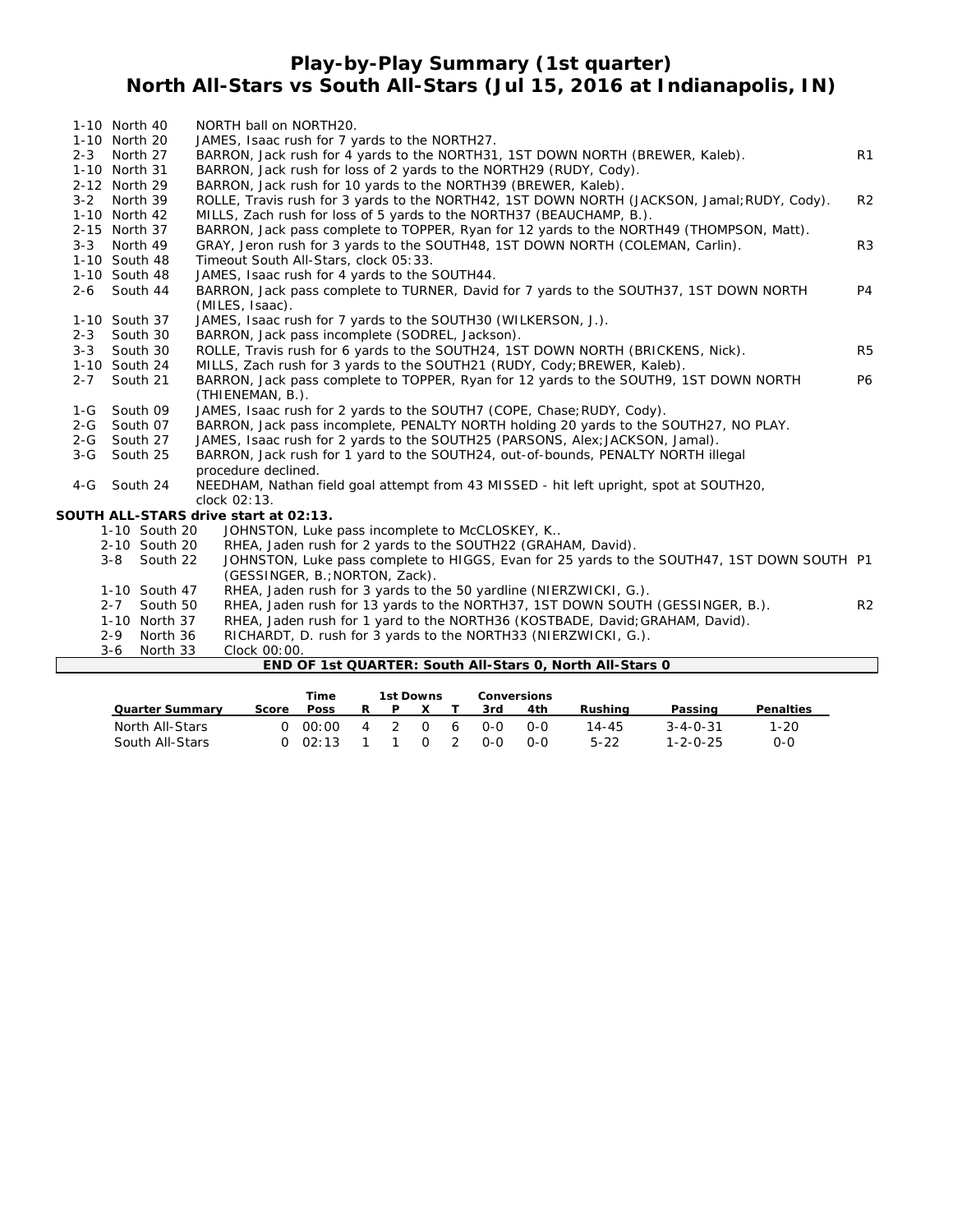## **Play-by-Play Summary (2nd quarter) North All-Stars vs South All-Stars (Jul 15, 2016 at Indianapolis, IN)**

|         | 3-6 North 33        | Start of 2nd quarter, clock 12:00.                                                                       |                 |
|---------|---------------------|----------------------------------------------------------------------------------------------------------|-----------------|
|         | North 33<br>3-6     | JOHNSTON, Luke rush for 6 yards to the NORTH27, 1ST DOWN SOUTH (NIERZWICKI, G.).                         | R <sub>3</sub>  |
|         | 1-10 North 27       | JOHNSTON, Luke pass complete to RICHARDT, D. for 1 yard to the NORTH26 (CLEVELAND,<br>C.; NORTON, Zack). |                 |
|         | $2 - 9$<br>North 26 | JOHNSTON, Luke pass incomplete to RICHARDT, D                                                            |                 |
|         | $3 - 9$<br>North 26 | RHEA, Jaden rush for 1 yard to the NORTH25 (CISTOLA, Jordan; KOSTBADE, David).                           |                 |
|         | 4-8<br>North 25     | JOHNSTON, Luke pass incomplete to McCLOSKEY, K                                                           |                 |
|         |                     | 12 plays, 55 yards, 4:20                                                                                 |                 |
|         |                     | NORTH ALL-STARS drive start at 09:53.                                                                    |                 |
|         | 1-10 North 25       | JAMES, Isaac rush for 2 yards to the NORTH27 (THOMPSON, Matt).                                           |                 |
| $2 - 8$ | North 27            | ROLLE, Travis rush for 13 yards to the NORTH40, 1ST DOWN NORTH (KELLEY, Mitchel).                        | R7              |
|         | 1-10 North 40       | DARTER, Ethan pass complete to BRAMLEY, Malik for 5 yards to the NORTH45 (THOMPSON, Matt).               |                 |
| $2 - 5$ | North 45            | DARTER, Ethan pass complete to BRAMLEY, Malik for 6 yards to the SOUTH49, 1ST DOWN NORTH.                | P <sub>8</sub>  |
|         | 1-10 South 49       | DARTER, Ethan rush for loss of 4 yards to the NORTH47 (MASTERS, Joe).                                    |                 |
|         | 2-14 North 47       | GRAY, Jeron rush for 10 yards to the SOUTH43 (JACKSON, Jamal).                                           |                 |
| $3 - 4$ | South 43            | JAMES, Isaac rush for 6 yards to the SOUTH37, 1ST DOWN NORTH (THIENEMAN, B.; WARTHAN,                    | R <sub>9</sub>  |
|         |                     | Hunter).                                                                                                 |                 |
|         | 1-10 South 37       | JAMES, Isaac rush for 1 yard to the SOUTH36 (THIENEMAN, B.; WEATHERS, R.).                               |                 |
| 2-9     | South 36            | ROLLE, Travis rush for 1 yard to the SOUTH35 (COPE, Chase).                                              |                 |
| $3 - 8$ | South 35            | DARTER, Ethan pass complete to TURNER, David for 5 yards to the SOUTH30 (WARTHAN,                        |                 |
|         |                     | Hunter; PARSONS, Alex).                                                                                  |                 |
| $4 - 3$ | South 30            | Timeout North All-Stars, clock 03:40.                                                                    |                 |
| $4 - 3$ | South 30            | Timeout South All-Stars, clock 03:40.                                                                    |                 |
| $4 - 3$ | South 30            | DARTER, Ethan pass incomplete to PETRUF, Martin.                                                         |                 |
|         |                     | 11 plays, 45 yards, 6:18                                                                                 |                 |
|         | 1-10 South 30       | SOUTH ALL-STARS drive start at 03:35.<br>EARL, Jacob rush for no gain to the SOUTH30 (BATES, Hunter).    |                 |
|         | 2-10 South 30       | NELIGH, Alex pass incomplete to MILLER, Greg.                                                            |                 |
|         | 3-10 South 30       | NELIGH, Alex pass incomplete to CLARK, Tristen.                                                          |                 |
|         | 4-10 South 30       | MARR, Alex punt 12 yards to the SOUTH42, out-of-bounds.                                                  |                 |
|         |                     | 3 plays, 0 yards, 0:43                                                                                   |                 |
|         |                     | NORTH ALL-STARS drive start at 02:52.                                                                    |                 |
|         | 1-10 South 42       | GESSINGER, B. rush for 8 yards to the SOUTH34 (WILKERSON, J.).                                           |                 |
|         | 2-2 South 34        | ROLLE, Travis rush for loss of 2 yards to the SOUTH36 (JACKSON, Jamal).                                  |                 |
| $3 - 4$ | South 36            | DARTER, Ethan pass complete to RONCHETTO, S. for 24 yards to the SOUTH12, 1ST DOWN NORTH.                | P <sub>10</sub> |
|         | 1-10 South 12       | PENALTY NORTH 12 men on the field 5 yards to the SOUTH17.                                                |                 |
|         | 1-15 South 17       | MILLS, Zach rush for 2 yards to the SOUTH15 (SODREL, Jackson).                                           |                 |
|         | 2-13 South 15       | DARTER, Ethan pass complete to TOPPER, Ryan for 7 yards to the SOUTH8 (WILKERSON,                        |                 |
|         |                     | J.; BRICKENS, Nick).                                                                                     |                 |
| $3-6$   | South 08            | Timeout North All-Stars, clock 00:04.                                                                    |                 |
| $3 - 6$ | South 08            | NEEDHAM, Nathan field goal attempt from 25 GOOD, clock 00:04, PENALTY NORTH illegal                      |                 |
|         |                     | procedure 5 yards to the SOUTH13, NO PLAY.                                                               |                 |
|         | 3-11 South 13       | NEEDHAM, Nathan field goal attempt from 30 GOOD, clock 00:00.                                            |                 |
|         |                     | North All-Stars 3, South All-Stars 0                                                                     |                 |
| 1-G     | North 40            | Clock 00:00.                                                                                             |                 |

*North Captains: J. Barron, C. Cleveland, E. Darter, G. Nierzwicki South Captains: C. Coleman, E. Higgs, A. Neligh, C. Rudy Everman Awards: N: Artie Equihua, S: Carlin Coleman*

End of half, clock 00:00.

|                        | LIN OF HAIR CROCK OO. OO. |             |   |          |              |   |                         |         |                                                                 |                  |                  |
|------------------------|---------------------------|-------------|---|----------|--------------|---|-------------------------|---------|-----------------------------------------------------------------|------------------|------------------|
|                        |                           |             |   |          |              |   | 5 plays, 29 yards, 0:00 |         |                                                                 |                  |                  |
|                        |                           |             |   |          |              |   |                         |         | <b>END OF 2nd QUARTER: North All-Stars 3, South All-Stars 0</b> |                  |                  |
|                        |                           |             |   |          |              |   |                         |         |                                                                 |                  |                  |
|                        |                           | Time        |   |          | 1st Downs    |   | <b>Conversions</b>      |         |                                                                 |                  |                  |
| <b>Quarter Summary</b> | Score                     | <b>Poss</b> | R | <b>D</b> |              |   | 3rd                     | 4th     | Rushina                                                         | Passing          | <b>Penalties</b> |
|                        |                           |             |   |          |              |   |                         |         |                                                                 |                  |                  |
| North All-Stars        |                           | 3 $09:10$   |   | - 2      | <sup>o</sup> | 4 | $2 - 3$                 | $O - 1$ | $10 - 37$                                                       | $5 - 6 - 0 - 47$ | $2 - 10$         |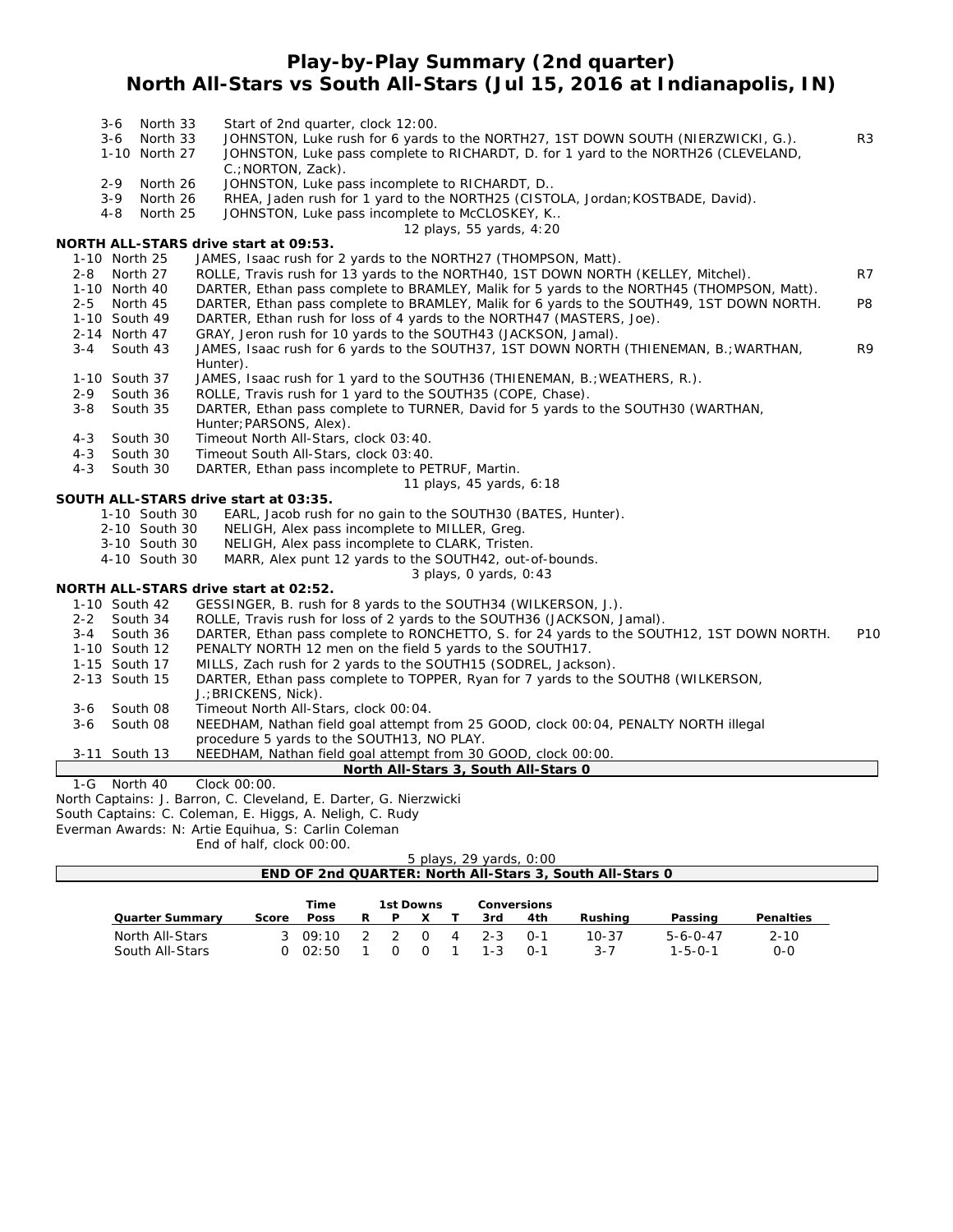## **Play-by-Play Summary (3rd quarter) North All-Stars vs South All-Stars (Jul 15, 2016 at Indianapolis, IN)**

Start of 3rd quarter, clock 12:00. NEEDHAM, Nathan kickoff 60 yards to the SOUTH0, touchback. 1-10 South 25 SOUTH ball on SOUTH20. 1-10 South 20 JOHNSTON, Luke pass intercepted by NORTON, Zack at the SOUTH47, NORTON, Zack return 0 yards to the SOUTH47 (RICHARDT, D.). *1 play, 0 yards, 0:00* 1-10 South 47 BARRON, Jack pass complete to DEMPSTER, Grant for 7 yards to the SOUTH40 (SOWINSKI, P.). 2-3 South 40 JAMES, Isaac rush for no gain to the SOUTH40 (WALLPE, Evan). 3-3 South 40 BARRON, Jack pass incomplete to EQUIHUA, Artie. 4-3 South 40 NEEDHAM, Nathan field goal attempt from 57 BLOCKED, recovered by SOUTH TEAM at SOUTH6 spot at SOUTH6, clock 09:26 (blocked by TEAM). *3 plays, 7 yards, 0:00* 1-10 South 06 RHEA, Jaden rush for 13 yards to the SOUTH19, 1ST DOWN SOUTH (KISER, Sam). <br>1-10 South 19 EARL. Jacob rush for 1 yard to the SOUTH20 (MOORE, Devon; MAIN, Zach). 1-10 South 19 EARL, Jacob rush for 1 yard to the SOUTH20 (MOORE, Devon; MAIN, Zach).<br>2-9 South 20 JOHNSTON, Luke pass incomplete to HIGGS, Evan. 2-9 South 20 JOHNSTON, Luke pass incomplete to HIGGS, Evan.<br>2-9 South 20 JOHNSTON, Luke pass complete to MILLER, Greg fo JOHNSTON, Luke pass complete to MILLER, Greg for 11 yards to the SOUTH31, 1ST DOWN SOUTH P5 (BATES, Hunter). 1-10 South 31 EARL, Jacob rush for 7 yards to the SOUTH38 (COMBS, Beau;ZEH, Colin). 2-3 South 38 RHEA, Jaden rush for 1 yard to the SOUTH39 (GRAHAM, David). 3-2 South 39 JOHNSTON, Luke pass complete to MATIO, Aaron for 13 yards to the NORTH48, 1ST DOWN SOUTH,P6 out-of-bounds. 1-10 North 48 EARL, Jacob rush for loss of 5 yards to the SOUTH47 (CLEVELAND, C.). 2-15 South 47 MATIO, Aaron rush for 1 yard to the SOUTH48 (KOSTBADE, David;CLEVELAND, C.). 3-14 South 48 JOHNSTON, Luke pass complete to MILLER, Greg for 13 yards to the NORTH39, out-of-bounds. 4-1 North 39 PENALTY SOUTH false start 5 yards to the NORTH44. 4-6 North 44 MARR, Alex punt 35 yards to the NORTH9, fair catch by NORTON, Zack. *10 plays, 50 yards, 0:00* **NORTH ALL-STARS drive start at 06:11.** JAMES, Isaac rush for 4 yards to the NORTH13 (BALL, Kyle; COPE, Chase). 2-6 North 13 JAMES, Isaac rush for 3 yards to the NORTH16 (BALL, Kyle). 3-3 North 16 BARRON, Jack pass incomplete to RONCHETTO, S.. 4-3 North 16 SMOLAR, Jared punt 34 yards to the 50 yardline, WILKERSON, J. return -7 yards to the SOUTH43 (EQUIHUA, Artie;RAVOTTO, Joe). *3 plays, 7 yards, 1:18* **SOUTH ALL-STARS drive start at 04:53.** 1-10 South 43 RICHARDT, D. rush for 7 yards to the 50 yardline. 2-3 South 50 JOHNSTON, Luke pass incomplete to CLARK, Tristen. 3-3 South 50 JOHNSTON, Luke pass incomplete to MATIO, Aaron. 4-3 South 50 MARR, Alex punt 30 yards to the NORTH20, NORTON, Zack return 2 yards to the NORTH22 (RUDY, Cody). *3 plays, 7 yards, 0:43* **NORTH ALL-STARS drive start at 04:10.** North 22 DARTER, Ethan pass complete to TOPPER, Ryan for 7 yards to the NORTH29 (BEAUCHAMP, B.).<br>North 29 GRAY, Jeron rush for 2 yards to the NORTH31 (PARSONS, Alex). 2-3 North 29 GRAY, Jeron rush for 2 yards to the NORTH31 (PARSONS, Alex). 3-1 North 31 JAMES, Isaac rush for 2 yards to the NORTH33, 1ST DOWN NORTH (COLEMAN, Carlin; MASTERS, R11 Joe). 1-10 North 33 MILLS, Zach rush for 3 yards to the NORTH36 (KELLEY, Mitchel;COLEMAN, Carlin). 2-7 North 36 DARTER, Ethan pass complete to BRAMLEY, Malik for 27 yards to the SOUTH37, 1ST DOWN NORTH P12 (SOWINSKI, P.). 1-10 South 37 DARTER, Ethan rush for loss of 4 yards to the SOUTH41 (BRICKENS, Nick;SODREL, Jackson), PENALTY NORTH personal foul 13 yards to the NORTH46. 1-27 North 46 2nd and 27. 2-27 North 46 BARRON, Jack rush for loss of 2 yards to the NORTH44 (PARSONS, Alex). 3-29 North 44 BARRON, Jack pass complete to TOPPER, Ryan for 8 yards to the SOUTH48 (DAUGHERTY, J.). 4-21 South 48 SMOLAR, Jared punt 4 yards to the SOUTH44, out-of-bounds. *8 plays, 30 yards, 3:23* **SOUTH ALL-STARS drive start at 00:47.** 1-10 South 44 JOHNSTON, Luke pass complete to HIGGS, Evan for 18 yards to the NORTH38, 1ST DOWN SOUTH P7 (RAVOTTO, Joe;NIERZWICKI, G.). 1-10 North 38 RHEA, Jaden rush for loss of 1 yard to the NORTH39 (GRAHAM, David). 2-11 North 39 JOHNSTON, Luke rush for 1 yard to the NORTH38, out-of-bounds. 3-10 North 38 Clock 00:00. **END OF 3rd QUARTER: North All-Stars 3, South All-Stars 0**

|                        |       | Time            | 1st Downs |   |           |   |         | <b>Conversions</b> |          |                  |           |
|------------------------|-------|-----------------|-----------|---|-----------|---|---------|--------------------|----------|------------------|-----------|
| <b>Quarter Summary</b> | Score | Poss            | D.        | Þ |           |   | 3rd     | 4th                | Rushina  | Passing          | Penalties |
| North All-Stars        |       | $0.04 \cdot 41$ |           |   | <u>ິດ</u> |   | $1 - 4$ | റ-റ                | 8-8      | $4 - 6 - 0 - 49$ | $1 - 13$  |
| South All-Stars        |       | 0.01:30         |           |   | n.        | 4 | $2 - 4$ | $O-O$              | $9 - 25$ | 4-8-1-55         | 1-5       |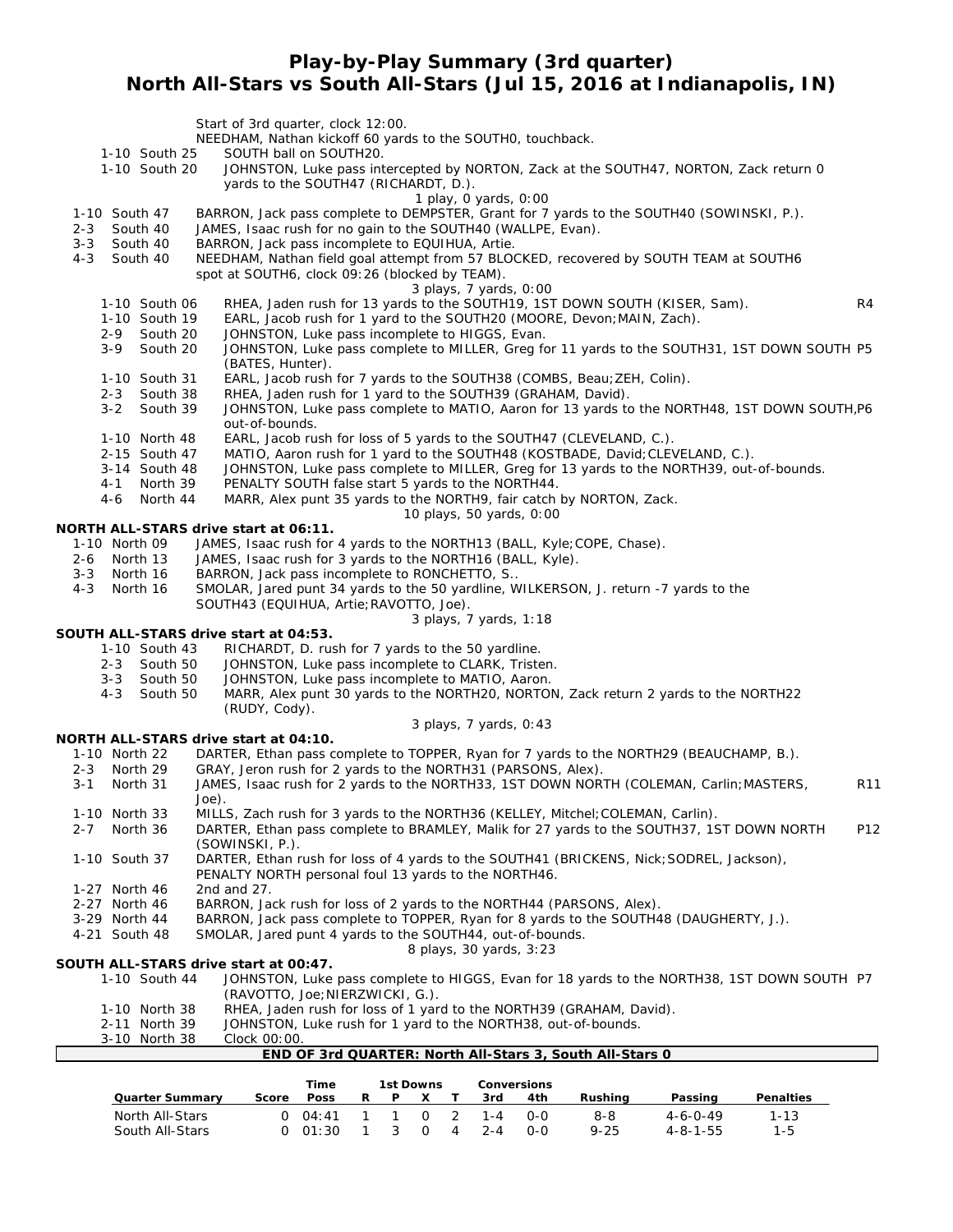## **Play-by-Play Summary (4th quarter) North All-Stars vs South All-Stars (Jul 15, 2016 at Indianapolis, IN)**

| 3-10 North 38<br>3-10 North 38                         | Start of 4th quarter, clock 12:00.<br>JOHNSTON, Luke pass complete to MILLER, Greg for 38 yards to the NORTHO, 1ST DOWN SOUTH, P8<br>TOUCHDOWN, clock 11:53.                                                           |                 |  |  |  |  |  |
|--------------------------------------------------------|------------------------------------------------------------------------------------------------------------------------------------------------------------------------------------------------------------------------|-----------------|--|--|--|--|--|
| 1-G<br>North 03                                        | JOHNSON, Ty kick attempt good.                                                                                                                                                                                         |                 |  |  |  |  |  |
|                                                        | South All-Stars 7, North All-Stars 3                                                                                                                                                                                   |                 |  |  |  |  |  |
| NORTH ALL-STARS drive start at 11:49.                  | 4 plays, 56 yards, 0:58<br>JOHNSON, Ty kickoff 55 yards to the NORTH5, PETRUF, Martin return 21 yards to the NORTH26<br>(BEAUCHAMP, B.).                                                                               |                 |  |  |  |  |  |
| 1-10 North 26<br>North 30<br>2-6                       | BARRON, Jack pass complete to TURNER, David for 4 yards to the NORTH30 (BEAUCHAMP, B.).<br>BARRON, Jack pass complete to DEMPSTER, Grant for 27 yards to the SOUTH43, 1ST DOWN NORTH<br>(PARSONS, Alex; SOWINSKI, P.). | P13             |  |  |  |  |  |
| 1-10 South 43<br>$2 - 8$<br>South 41                   | MOORE, Devon rush for 2 yards to the SOUTH41 (SOWINSKI, P.; MASTERS, Joe).<br>BARRON, Jack pass complete to BRAMLEY, Malik for 23 yards to the SOUTH18, 1ST DOWN NORTH<br>(WARTHAN, Hunter).                           | P14             |  |  |  |  |  |
| 1-10 South 18                                          | Timeout South All-Stars, clock 09:44.                                                                                                                                                                                  |                 |  |  |  |  |  |
| 1-10 South 18                                          | BARRON, Jack pass incomplete (SODREL, Jackson).                                                                                                                                                                        |                 |  |  |  |  |  |
| 2-10 South 18                                          | BARRON, Jack pass complete to JAMES, Isaac for 18 yards to the SOUTHO, 1ST DOWN NORTH,<br>TOUCHDOWN, clock 09:28.                                                                                                      | P15             |  |  |  |  |  |
| 1-G<br>South 03                                        | NEEDHAM, Nathan kick attempt good.                                                                                                                                                                                     |                 |  |  |  |  |  |
|                                                        | North All-Stars 10, South All-Stars 7                                                                                                                                                                                  |                 |  |  |  |  |  |
|                                                        | 6 plays, 74 yards, 2:21                                                                                                                                                                                                |                 |  |  |  |  |  |
|                                                        | NEEDHAM, Nathan kickoff 60 yards to the SOUTHO, touchback.                                                                                                                                                             |                 |  |  |  |  |  |
| SOUTH ALL-STARS drive start at 09:28.                  |                                                                                                                                                                                                                        |                 |  |  |  |  |  |
| 1-10 South 25                                          | NELIGH, Alex rush for 11 yards to the SOUTH36, 1ST DOWN SOUTH (EDWARDS, Titus).                                                                                                                                        | R9              |  |  |  |  |  |
| 1-10 South 36                                          | PENALTY SOUTH illegal procedure 10 yards to the SOUTH26.                                                                                                                                                               |                 |  |  |  |  |  |
| 1-20 South 26                                          | PENALTY SOUTH illegal procedure 5 yards to the SOUTH21.                                                                                                                                                                |                 |  |  |  |  |  |
| 1-25 South 21                                          | JOHNSTON, Luke pass incomplete.                                                                                                                                                                                        |                 |  |  |  |  |  |
| 2-25 South 21<br>3-25 South 21                         | NELIGH, Alex pass incomplete.                                                                                                                                                                                          |                 |  |  |  |  |  |
| 4-23 South 23                                          | NELIGH, Alex pass complete to MATIO, Aaron for 2 yards to the SOUTH23, out-of-bounds.                                                                                                                                  |                 |  |  |  |  |  |
|                                                        | MARR, Alex punt 26 yards to the SOUTH49, downed.<br>4 plays, minus 2 yards, 0:00                                                                                                                                       |                 |  |  |  |  |  |
| NORTH ALL-STARS drive start at 09:28.                  |                                                                                                                                                                                                                        |                 |  |  |  |  |  |
| 1-10 South 49                                          | ROLLE, Travis rush for 4 yards to the SOUTH45.                                                                                                                                                                         |                 |  |  |  |  |  |
| South 45<br>2-6                                        | JAMES, Isaac rush for no gain to the SOUTH45 (JACKSON, Jamal).                                                                                                                                                         |                 |  |  |  |  |  |
| 3-6<br>South 45                                        | JAMES, Isaac rush for no gain to the SOUTH45 (BREWER, Kaleb).                                                                                                                                                          |                 |  |  |  |  |  |
| South 45<br>4-6                                        | SMOLAR, Jared punt 39 yards to the SOUTH6, WILKERSON, J. return 3 yards to the SOUTH9                                                                                                                                  |                 |  |  |  |  |  |
|                                                        | (DAHLKAMP, Wally).                                                                                                                                                                                                     |                 |  |  |  |  |  |
|                                                        | 3 plays, 4 yards, 2:54                                                                                                                                                                                                 |                 |  |  |  |  |  |
| SOUTH ALL-STARS drive start at 06:34.                  |                                                                                                                                                                                                                        |                 |  |  |  |  |  |
| 1-10 South 09                                          | JOHNSTON, Luke pass incomplete to SEARS, Bryce.                                                                                                                                                                        |                 |  |  |  |  |  |
| 2-10 South 09                                          | RICHARDT, D. rush for 7 yards to the SOUTH16 (GRAHAM, David).                                                                                                                                                          |                 |  |  |  |  |  |
| 3-3 South 16                                           | RICHARDT, D. rush for 45 yards to the NORTH39, 1ST DOWN SOUTH (JACKSON, Tremon).                                                                                                                                       | R <sub>10</sub> |  |  |  |  |  |
| 1-10 North 39                                          | RHEA, Jaden rush for no gain to the NORTH39 (CLEVELAND, C.).                                                                                                                                                           |                 |  |  |  |  |  |
| 2-10 North 39                                          | JOHNSTON, Luke pass complete to RICHARDT, D. for 13 yards to the NORTH26, 1ST DOWN SOUTHP11                                                                                                                            |                 |  |  |  |  |  |
|                                                        | (EVELAND, Cam).                                                                                                                                                                                                        |                 |  |  |  |  |  |
| 1-10 North 26                                          | RHEA, Jaden rush for loss of 2 yards to the NORTH28 (GRAHAM, David).                                                                                                                                                   |                 |  |  |  |  |  |
| 2-12 North 28                                          | JOHNSTON, Luke pass incomplete to RICHARDT, D                                                                                                                                                                          |                 |  |  |  |  |  |
| 3-12 North 28                                          | JOHNSTON, Luke pass complete to MILLER, Greg for 23 yards to the NORTH5, 1ST DOWN SOUTH P12                                                                                                                            |                 |  |  |  |  |  |
| North 05                                               | (KISER, Sam).<br>JOHNSTON, Luke rush for 2 yards to the NORTH3 (NIERZWICKI, G.).                                                                                                                                       |                 |  |  |  |  |  |
| 1-G<br>2-G<br>North 03                                 | EARL, Jacob rush for 1 yard to the NORTH2 (GRAHAM, David; SLAGER, Jake).                                                                                                                                               |                 |  |  |  |  |  |
| North 02<br>3-G                                        | JOHNSTON, Luke sacked for loss of 7 yards to the NORTH9 (GRAHAM, David), fumble by                                                                                                                                     |                 |  |  |  |  |  |
|                                                        | JOHNSTON, Luke recovered by NORTH TEAM at NORTH9.                                                                                                                                                                      |                 |  |  |  |  |  |
|                                                        | 11 plays, 82 yards, 3:40                                                                                                                                                                                               |                 |  |  |  |  |  |
| NORTH ALL-STARS drive start at 02:54.                  |                                                                                                                                                                                                                        |                 |  |  |  |  |  |
| 1-10 North 09                                          | ROLLE, Travis rush for 13 yards to the NORTH22, 1ST DOWN NORTH (MILES, Isaac).                                                                                                                                         | R <sub>16</sub> |  |  |  |  |  |
| 1-10 North 22                                          | JAMES, Isaac rush for 9 yards to the NORTH31 (KELLEY, Mitchel).                                                                                                                                                        |                 |  |  |  |  |  |
| 2-1<br>North 31                                        | JAMES, Isaac rush for 1 yard to the NORTH32, 1ST DOWN NORTH.                                                                                                                                                           | R <sub>17</sub> |  |  |  |  |  |
| 1-10 North 32                                          | ROLLE, Travis rush for 3 yards to the NORTH35.                                                                                                                                                                         |                 |  |  |  |  |  |
| North 35<br>$2 - 7$                                    | ROLLE, Travis rush for 2 yards to the NORTH37 (MASTERS, Joe).                                                                                                                                                          |                 |  |  |  |  |  |
| $3 - 5$<br>North 37                                    | JAMES, Isaac rush for no gain to the NORTH37 (SODREL, Jackson).                                                                                                                                                        |                 |  |  |  |  |  |
| $4 - 5$<br>North 37                                    | Timeout North All-Stars, clock 00:29.                                                                                                                                                                                  |                 |  |  |  |  |  |
| $4 - 5$<br>North 37                                    | SMOLAR, Jared punt 35 yards to the SOUTH28, DAUGHERTY, J. return 9 yards to the SOUTH37.                                                                                                                               |                 |  |  |  |  |  |
|                                                        | 6 plays, 28 yards, 2:32                                                                                                                                                                                                |                 |  |  |  |  |  |
| SOUTH ALL-STARS drive start at 00:22.<br>1-10 South 37 | JOHNSTON, Luke pass incomplete.                                                                                                                                                                                        |                 |  |  |  |  |  |

- 2-10 South 37 JOHNSTON, Luke pass incomplete to EARL, Jacob.
- 3-10 South 37 JOHNSTON, Luke rush for loss of 2 yards to the SOUTH35 (KOSTBADE, David).